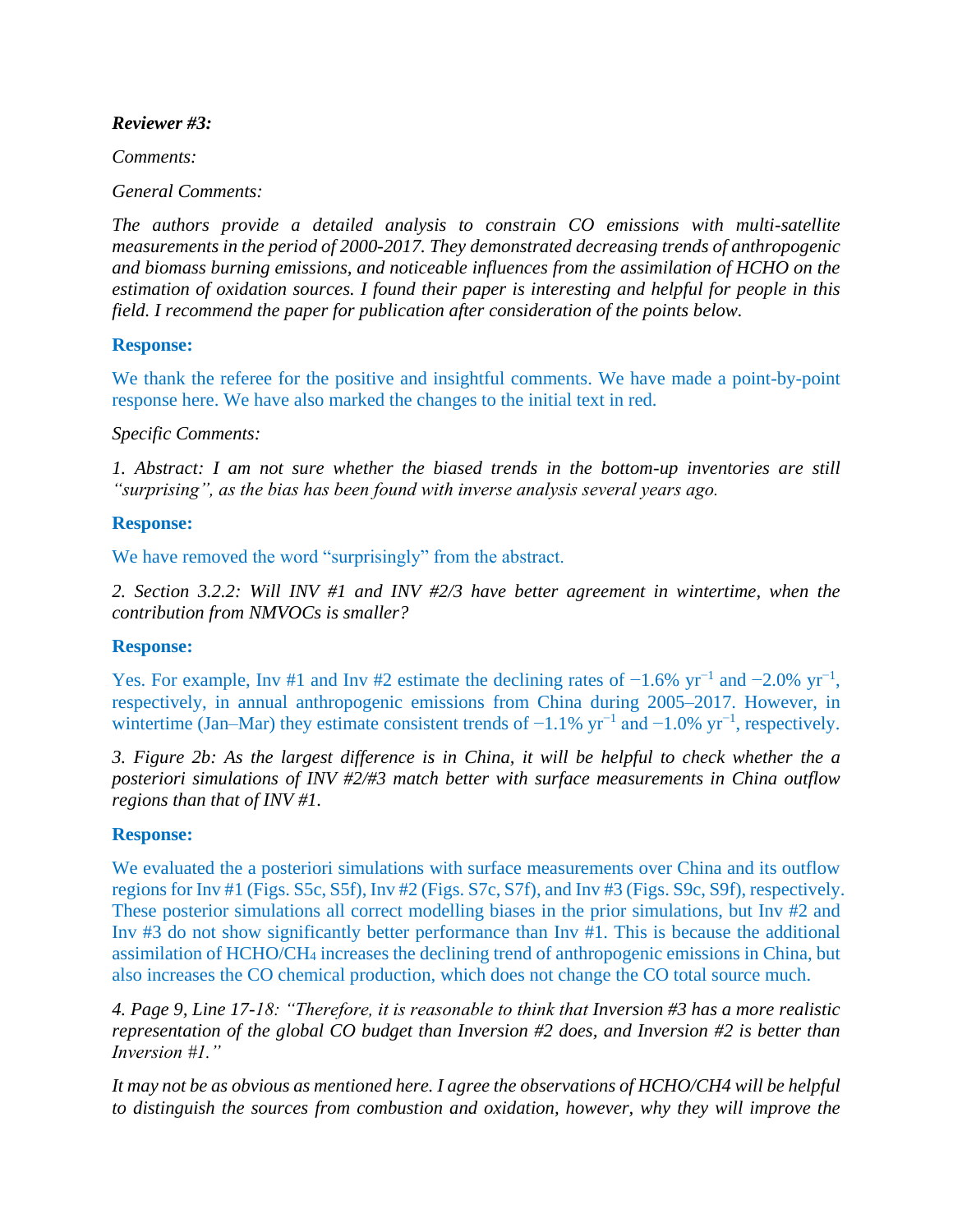*global CO budget? The assimilation of HCHO/CH4 will affect OH, but the ability of global models to simulate OH chemistry is still weak.*

## **Response:**

The reviewer's point is exactly what we discussed here. The previous sentence (Page 9, Line 16– 17) in this paragraph said that "Constraining the CO chemical production can correct the inversion system that may inaccurately attribute some of the decreases in the CO source to the CO chemical production". Just to clarify, we have rephrased the sentence that the reviewer is concerned with as follows.

"Therefore, it is reasonable to think that Inversion #3 has a more realistic representation of the source splitting between anthropogenic emissions and chemical production in the global CO budget than Inversion #2 does, and Inversion #2 is better than Inversion #1."

*5. Figure 5b: the trends are generally positive in India and negative in the rest of SEA, which is surprising. I have assumed that they will be similar.*

## **Response:**

The trends of anthropogenic emissions are estimated to have been growing in Indonesia but declining over most of mainland Southeast Asia, broadly consistent with MOPITT CO trends (Fig. 1a). However, the drivers behind are not clear yet due to lack of regional bottom-up inventories.

*6. Page 12, Lines 29-32: The validation with independent surface measurements is an essential part in this work. These figures should be included in the main text rather than supplement.*

*I found the numbers for different periods are compared directly, which will affect the reliability of the validation: INV #1 Figure S4c, 2000-2017 INV #2 Figure S6c, 2005-2017 INV # 3 Figure S8c, 2010-2017*

*In addition, the distributions of data points are very noisy. I cannot see any noticeable difference among those figures by my eyes.*

# **Response:**

We have moved Figs.  $S_4$ ,  $S_6$ , and  $S_8$  into the main text to make it easier for readers to access them.

We have rewritten Lines 29-32 Page 12 as follows to validate Inv #1, #2, and #3 at the same period.

"The evaluation with measurement from WDCGG suggests that Inversion #3 gives a fair estimate of surface CO trends during 2010–2017 (NMB =  $-8\%$ , RMSE = 1.4 % yr<sup>-1</sup>, Fig. B3c), while Inversion #2 (NMB =  $-34\%$ , RMSE = 2.0 % yr<sup>-1</sup>, Fig. B2c) and Inversion #1 (NMB =  $-47\%$ , RMSE = 1.8 % yr<sup>-1</sup>, Fig. B1c) still present moderate biases in their study period. During the overlap period of 2010–2017 with Inversion #3, Inversion #2 and Inversion #1 both present slightly larger RMSE of 1.5 %  $yr^{-1}$  in the trend estimates."

The difference between these figures is marginal. Please refer to our response to the 3rd comment.

*7. Page 14, Line 24: The author name in the citation.*

**Response:**